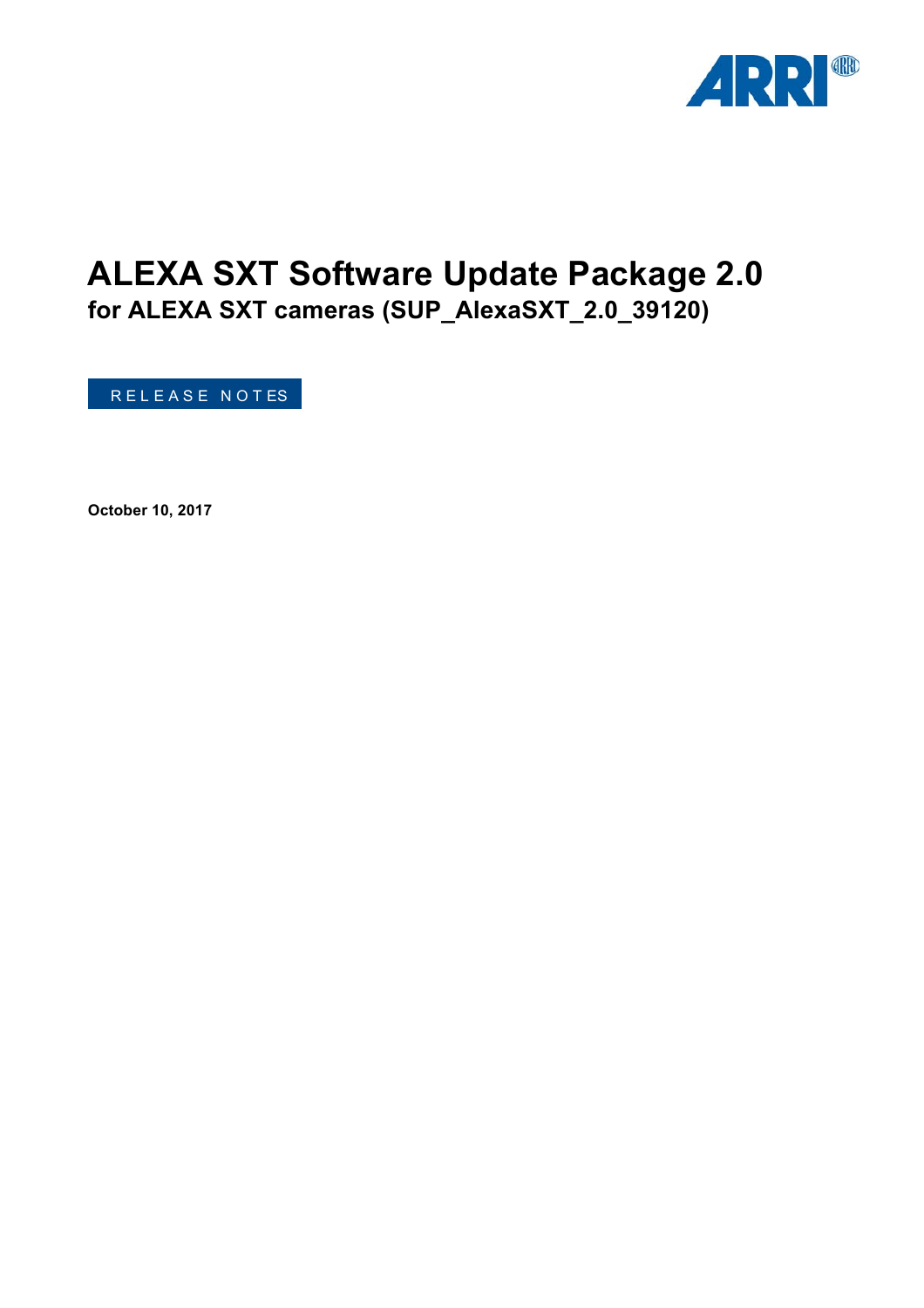# **A. Introduction**

We are happy to announce that Software Update Package (SUP) 2.0 is now available as a download for the ARRI ALEXA SXT cameras.

This document describes new features and changes for all ALEXA SXT cameras that are part of ALEXA SXT SUP 2.0 in contrast to ALEXA SXT SUP 1.0.

# **New Features Overview**

A more detailed description of each feature is given in the section 'New Features and Changes'.

- **• Support for Wireless video** (ALEXA SXT W only)
- **• Support for WiFi** (ALEXA SXT W only)
- **• Faster frame grabs** (ALEXA SXT W only)
- **• Improved HDR monitoring** (all ALEXA SXT cameras)
	- Default look files for PQ and HLG
	- Automatically matched status brightness for HDR
	- HDR metadata
- **• False Color Mode** (all ALEXA SXT cameras)
	- Monitoring-based or Log C-based
- **• Support for SxS PRO+ 128 and 256 GB cards** (all ALEXA SXT cameras)
- **• Expanded ARRI Electronic Control System support** (all ALEXA SXT cameras)
	- Live camera information (warnings & errors) on WCU-4
	- Separate control of MON OUT 1, 2 and 3
	- Faster Controlled Lens Motor (CLM) response
	- Lens motor auto teeth detection for accurate WCU-4 lens data display

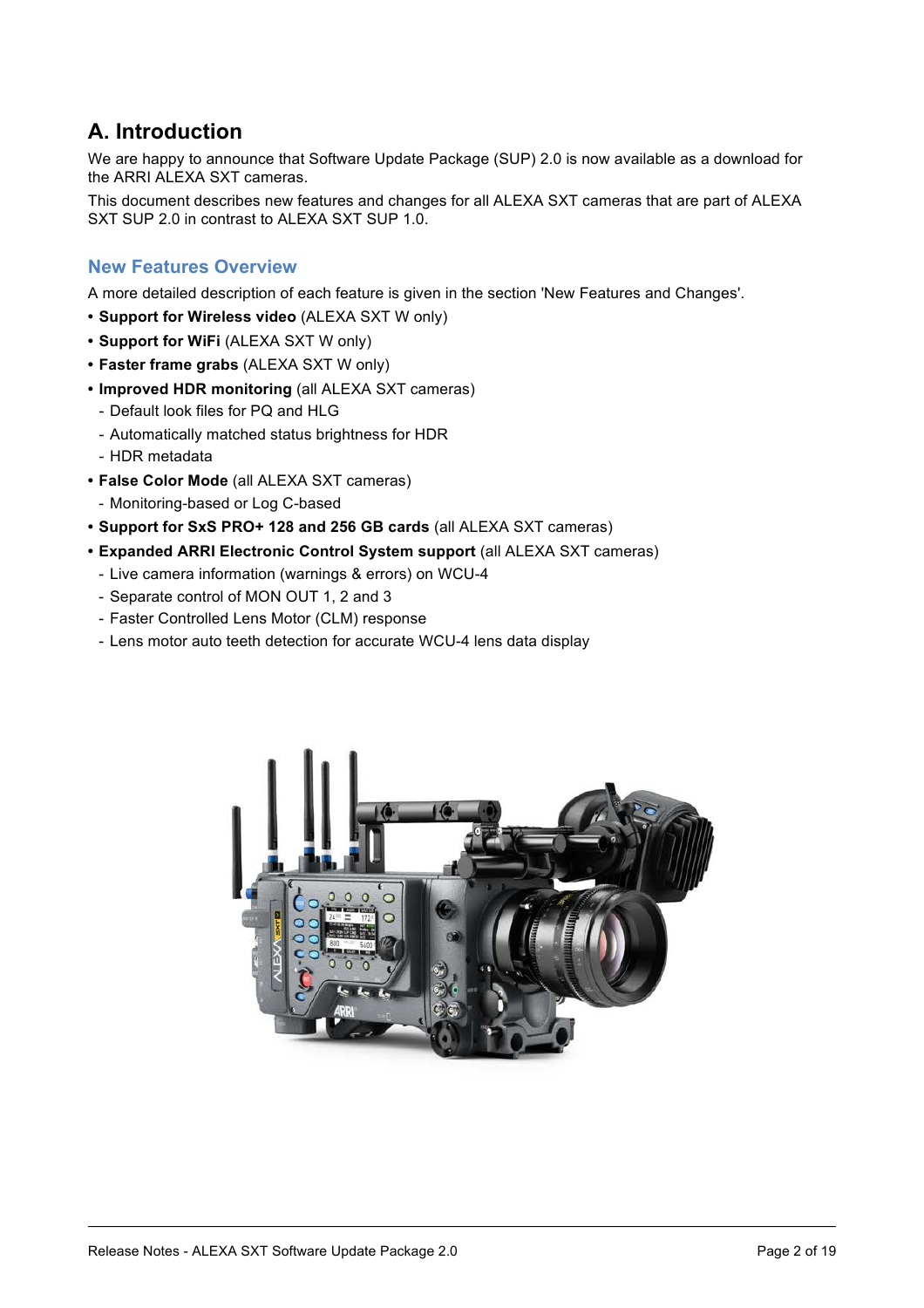# **Update Information**

Cameras should always run the latest SUP so you can benefit from the latest improvements, features and bug fixes. We do not, however, recommend installing a new SUP in the middle of a production.

ALEXA SXT SUPs should only be installed on ALEXA SXT cameras, and are not compatible with ALEXA Classic, ALEXA Classic cameras with the XR Module upgrade and ALEXA XT cameras. Detailed instructions for the update process can be found at the end of this document.

Warning: Do not install the SXT SUP onto a camera model it is not made for! Do not attempt to install these SUPs on ALEXA HD, ALEXA HD Plus, ALEXA Fiber Remote, ALEXA Fiber Remote Plus, ALEXA Classic, ALEXA Classic with the XR Module upgrade or ALEXA XT cameras! Doing so may cause the camera to malfunction and become inaccessible. If that happens, the camera can only be made accessible with the support of an ARRI Service Center. Similarly, SUPs for older ALEXA cameras should not be installed on ALEXA SXT cameras.

# **Downgrading**

After installing SXT SUP 2.0, it is not possible to revert back to a previous release version (ALEXA SXT W cameras only work with SUP 2.0 or later, anyway).

# **Additional Software**

When recording XR Capture Drives or SXR Capture Drives in an ALEXA SXT, one must always use the Codex Production Suite 4.1 software for downloading. The older Codex dts 3.x software should not be used anymore; while it seems to work with XR Capture Drives recorded in an ALEXA SXT, it creates a number of significant problems as it does not properly understand the SXT metadata. The ARRIRAW Converter and ARRIRAW SDK 5.3 and later are not affected and do not cause a problem.

Customers can download Codex Production Suite (https://codex.online/software) and request a free Full functionality trial license for 60 days, after which time the software will revert to permanent Basic VFS functionality. A 12-month Codex Connect subscription can be purchased to continue with Full functionality.

Customers who purchase a new XR or SXR Thunderbolt Capture Drive Dock will receive a Full functionality license for the Codex Production Suite. Owners of older Capture Drive Docks can receive a free Basic VFS license, or purchase a 12-month Codex Connect subscription for a Full functionality license.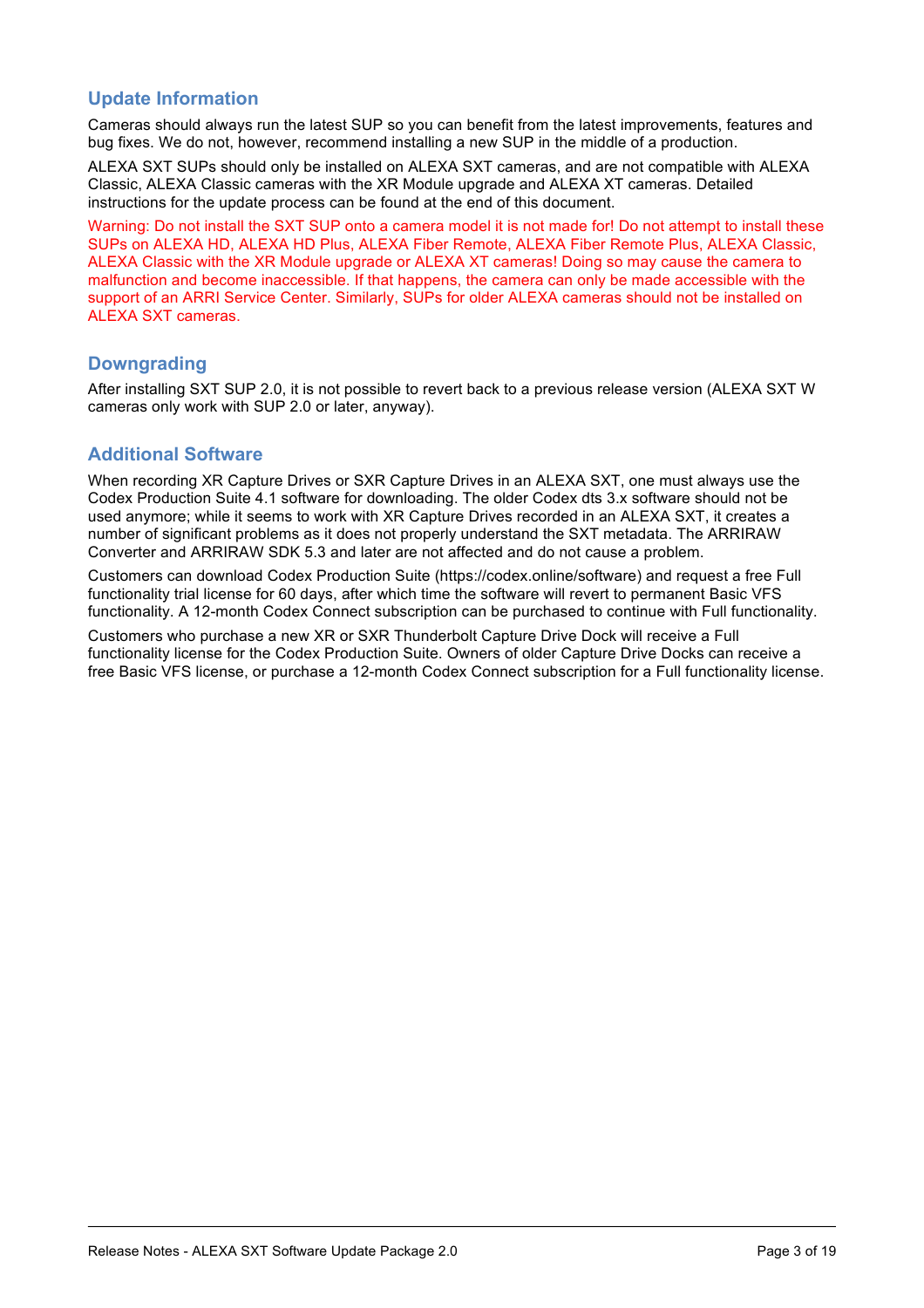# **Table of Contents**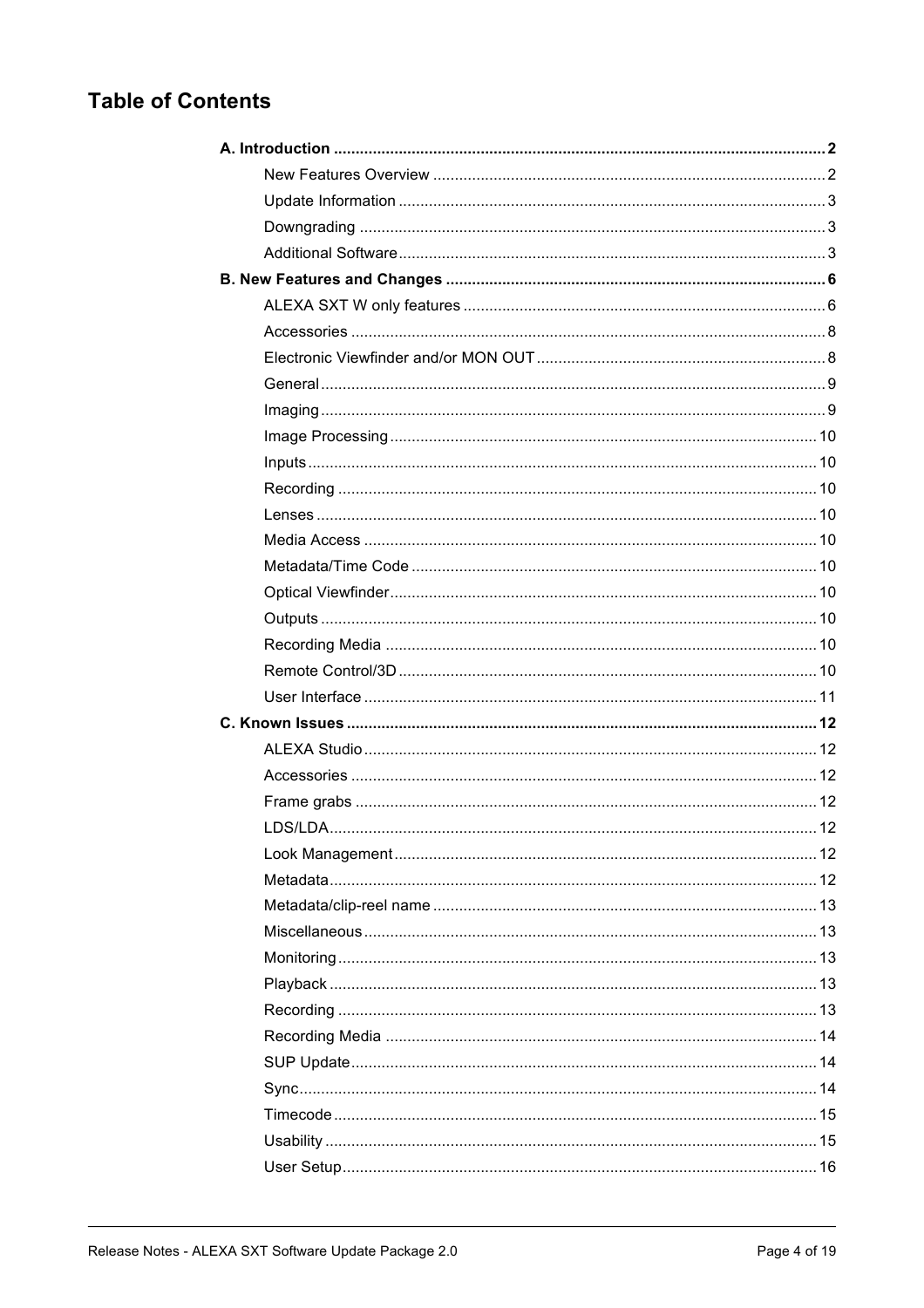| Camera Update Procedure using a Web Browser on your Computer 18 |  |
|-----------------------------------------------------------------|--|
|                                                                 |  |
|                                                                 |  |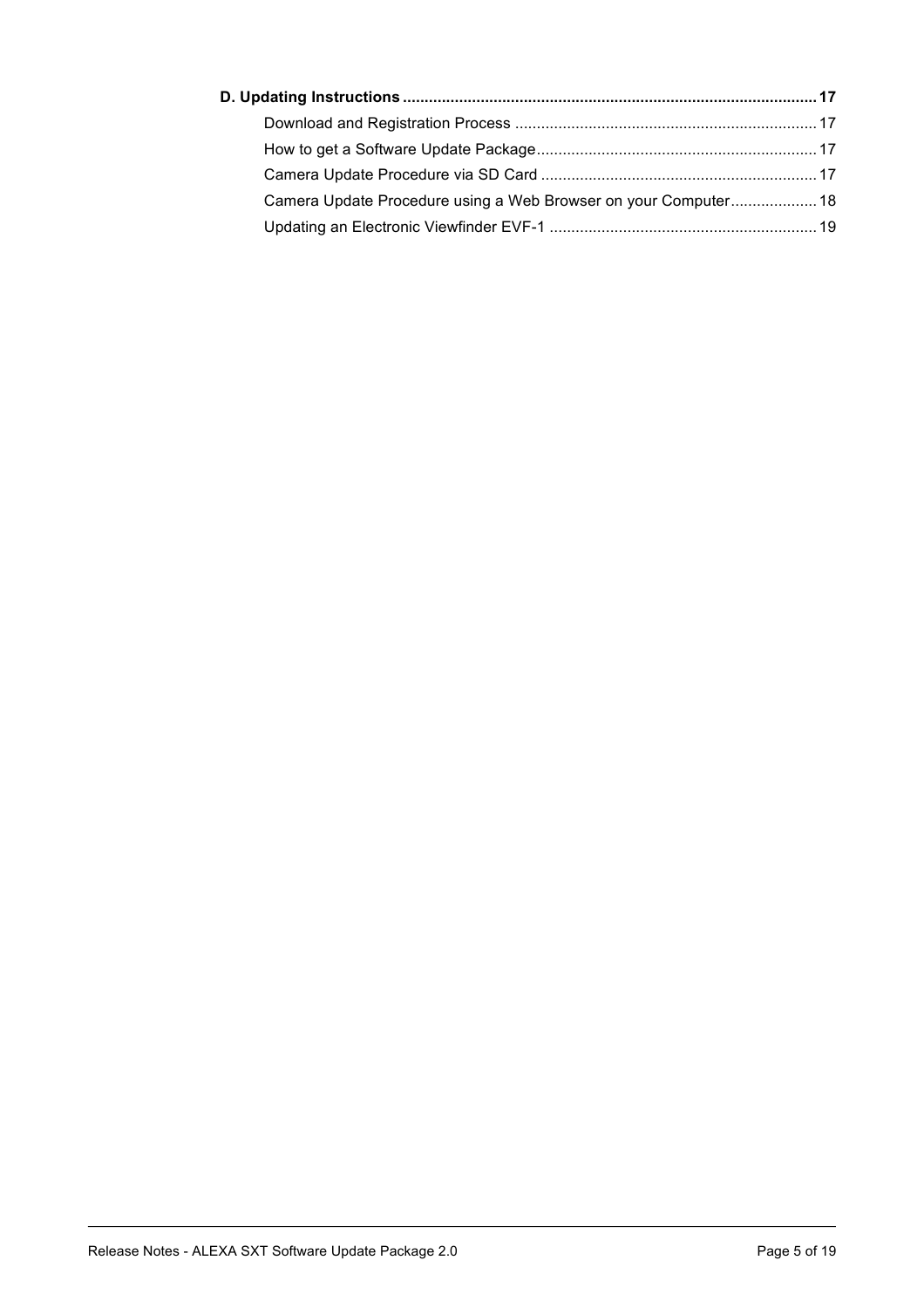# **B. New Features and Changes**

# **ALEXA SXT W only features**

#### **Support for Wireless Video**

ALEXA SXT W camera bodies have a High Definition (HD) video transmitter integrated into the camera. The transmitter sends the video signal of MON OUT 3 to the ARRI Wireless Video Receiver (WVR-1) or Transvideo Starlite ARRI-WVS monitor.

The ALEXA SXT W wireless video requires no setup in the camera's menu aside from power on/off. MON OUT 3 and the signal for the wireless video transmitter are the same; whatever is set on MON OUT 3 will be output on the MON OUT 3 BNC connector and will also be transmitted.

To turn wireless video transmission on or off:

- 1. Press the MENU button on the camera left side.
- 2. Using the jogwheel, select the 'Monitoring' menu.
- 3. Select 'MON OUT 3 / Wireless video'.
- 4. Set 'Wireless video power' to On or Off.

| <b>MENU&gt;MONITORING</b>      |        | MENU>M   |
|--------------------------------|--------|----------|
| Electronic viewfinder          |        | Wireles: |
| MON OUT 1                      | >      | Frame r  |
| MON OUT 2                      | $\geq$ | Scan for |
| MON OUT 3 / Wireless video     |        | Surrour  |
| <b>Frame lines</b>             | ⋗      | Frame l  |
| Electronic horizon sensitivity | 1 x    | Peaking  |

| <b>MENU&gt;MONITORING&gt;MON OUT 3</b> |        |  |  |
|----------------------------------------|--------|--|--|
| Wireless video power                   |        |  |  |
| Frame rate                             | 24 fps |  |  |
| Scan format                            |        |  |  |
| Surround view                          | On     |  |  |
| Frame lines + status info              |        |  |  |
| Peaking                                | Off    |  |  |

ALEXA SXT W is part of a complete ARRI Wireless Video System, which further includes a stand-alone transmitter, stand-alone receiver and an extensive range of mechanical and electronic accessories. For more information, go to http://www.arri.com/camera/alexa/cameras/camera\_details/alexa-sxt-w.

#### **Support for WiFi**

ALEXA SXT W camera bodies have a WiFi radio integrated into the camera body. With the WiFi radio, wireless look control and wireless camera control from any WiFi device are possible. For wireless camera control, use the ALEXA Web Remote function (see ALEXA manual). For wireless look control, use one of the following programs (more are in development):

- Pomfort LiveGrade
- Codex Live
- Colorfront On-Set Live
- Filmlight Prelight
- Technicolor DP Lights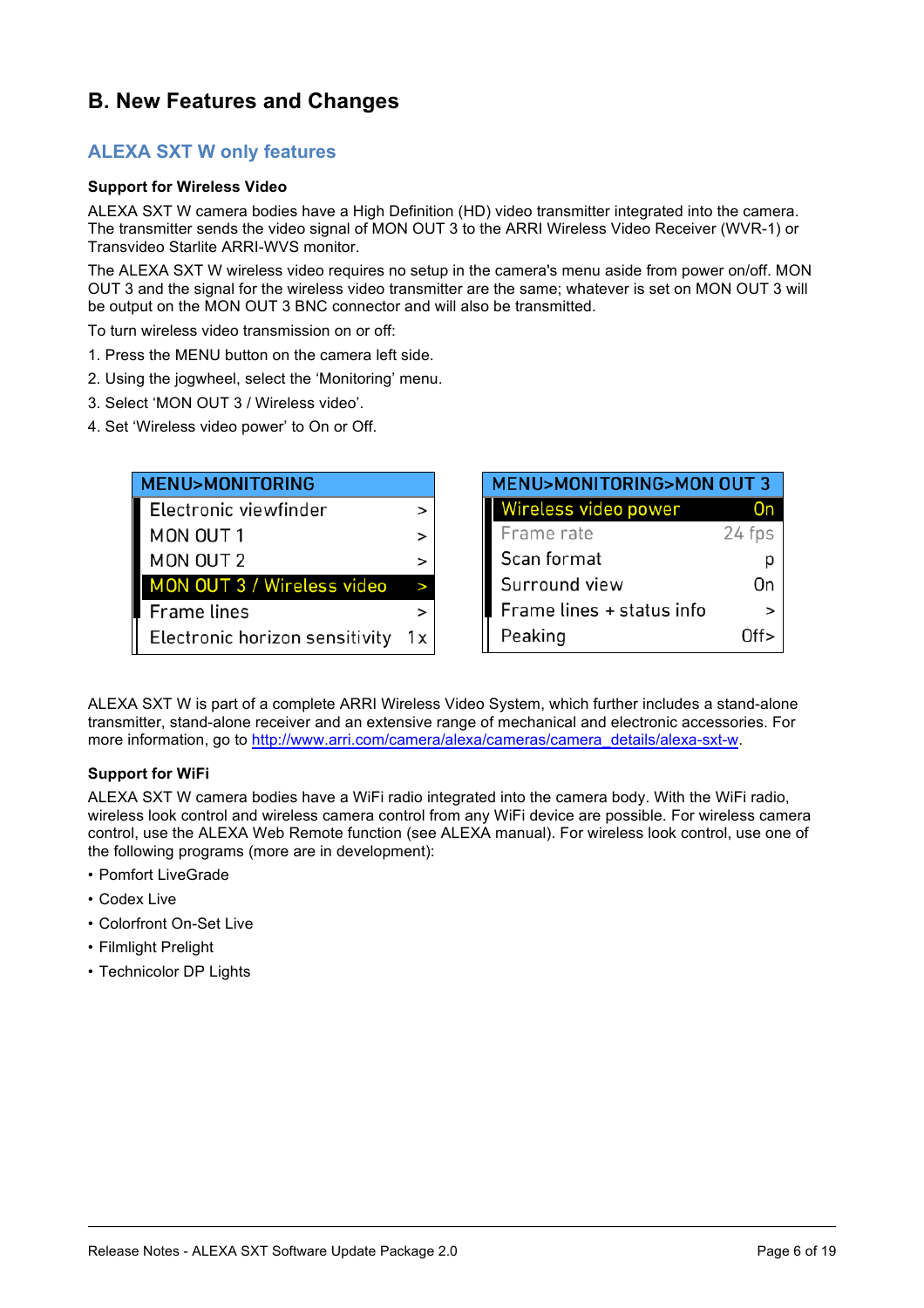#### **Interference-free operation**

ALEXA SXT W cameras include three different radios that operate interference-free from each other:

- ARRI Wireless Video System (WVS)
- ARRI Wireless Remote System (WRS)
- ARRI WiFi



#### **About regional software for the ARRI Wireless Video System (WVS) radio**

The ARRI Wireless Video System transmitters and receivers operate in the 5 GHz frequency band. The use of devices in the 5 GHz frequency band requires regional certifications which will be provided by ARRI for many countries. A list of certifications is included in the camera's manual.

To comply with regional 5 GHz certifications, different regional software versions will be installed on the ALEXA SXT W camera and other ARRI wireless video devices by ARRI manufacturing or ARRI Service subsidiaries and selected ARRI Service Partners. Only devices with the same regional software version are compatible with each other.

If ALEXA SXT W wireless video is to be used in a country other than the country it is currently programmed for, ARRI Service subsidiaries and selected ARRI Service Partners can change the regional software.

#### **About regional settings for ARRI Wireless Remote System (WRS) radio**

The regional setting of the WRS radio can be made by the customer themselves in the ALEXA menu and should be set by the customer for the country the camera is operated in. All regional settings of the WRS radio are compliant with FCC regulations. A list of certifications is included in the camera's manual.

#### **About regional settings for WiFi radio**

Regional settings for the WiFi radio are not necessary. A list of certifications is in the camera's manual.

#### **Antenna compatibility**

The components of the ARRI Wireless Video System (WVS) are shipped with new dual-band high performance antennas that work with all three radios on the ALEXA SXT W. They can be attached to the wireless video (5 GHz, blue ring), WiFi (2.4 GHz, white ring) and ARRI WRS (2.4 GHz, white ring) antenna connectors. The old ARRI WRS antennas have no color ring and should only be used for WiFi and WRS. The old antennas should not be attached to the wireless video antenna connectors on the camera or to any connector on the stand-alone ARRI Wireless Video Transmitter (WVT-1) or ARRI Wireless Video Receiver (WVR-1).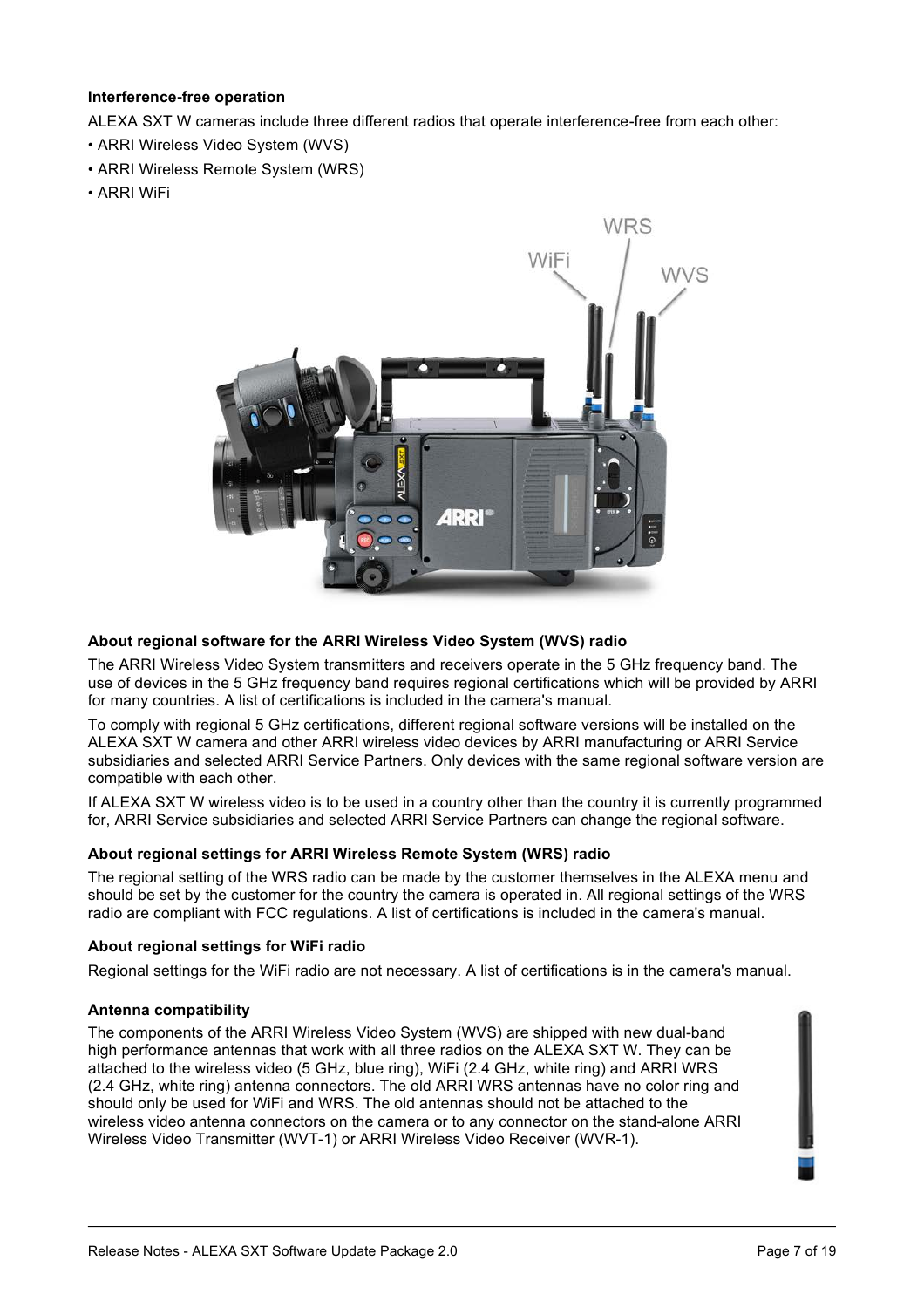#### **Faster frame grabs**

ALEXA SXT W cameras include the new CMC-2 board in contrast to older cameras, which use the CMC-1 board. The CMC board holds the SD card. Due to the newer generation board, frame grabs can be saved faster onto SD cards with the ALEXA SXT W.

# **Accessories**

#### **Faster Controlled Lens Motor (CLM) response**

ALEXA SXT SUP 2.0 allows Controlled Lens Motors (CLM) to respond faster to control signals.

#### **Lens motor auto teeth detection**

ALEXA SXT cameras with SUP 2.0 can automatically detect if a lens motor is equipped with 50 teeth (standard ARRI CLM-4 gear; slower but more torque) or with 60 teeth (standard cforce plus gear; faster but less torque) in order to show proper lens data information on the WCU-4.

# **Electronic Viewfinder and/or MON OUT**

#### **Improved HDR monitoring**

ALEXA SXT SUP 2.0 includes a number of improvements for shooting High Dynamic Range (HDR).

#### Default look files for PQ and HLG

ALEXA SXT SUP 2.0 includes two new default ARRI Look Files (ALF-2) for HDR monitoring: 'ARRI 2100 HLG 1K 200' and ' ARRI 2100 PQ 1K 200'. Both files are based on SMPTE standard ST 2100 and designed for a monitor with 1,000 nits. One file is designed for the PQ (Perceptual Quantizer) EOTF tone curve and the other for the HLG (Hybrid Log Gamma) EOTF tone curve. When using an HDR ALF-2 look file, there are some things you have to know:

- Any output with an HDR ALF-2 look applied will automatically be switched to Rec 2020 color space. You can check the color spaces for the three MON OUTs on the camera right display by starting from the HOME screen: COLOR button > MON OUT color spaces.
- When an HDR ALF-2 look file is loaded and activated in the camera, ALEXA Classic 709 processing is automatically selected for the viewfinder.
- When an HDR ALF-2 look file is loaded and activated in the camera, false color mode (see 'False Color Mode' below) should be set to 'Log C-based'. This is because HDR look files do not generate video signals over 75%, which means that overexposure might not be discovered in 'Monitoring-based false color' mode.
- An output with an HDR ALF-2 look applied should be connected to an HDR monitor to see a proper HDR image. If an output with an HDR ALF-2 look applied is connected to a Standard Dynamic Range (SDR) monitor, it will result in an inaccurate image rendition on the SDR monitor.
- On the HDR monitor you will have to manually set the tone curve to PQ or HLG.

A more extensive list of HDR look files for monitoring and 3D LUTs for post-production with detailed descriptions can be found on the ARRI HDR FAQ web page at www.arri.com/camera/alexa/learn/hdr\_faq at the end of the second introduction paragraph.

#### Automatically matched status brightness for HDR

Simply scaling up the brightness and saturation of informational overlays with the HDR look file has proven to result in distractingly bright and super saturated overlays. Therefore, the brightness and saturation of informational overlays (frame lines, text, icons, LDS info, electronic level indication) will now be reduced for those image paths with an HDR look file activated. Different reductions will be used for PQ and HLG.

The brightness and saturation of informational overlays for Log C, ALEXA Classic 709 and SDR look file images remain the same as in SXT SUP 1.0.

#### HDR metadata

When using HDR look files, the camera records in metadata that an HDR PQ or HDR HLG look file is used.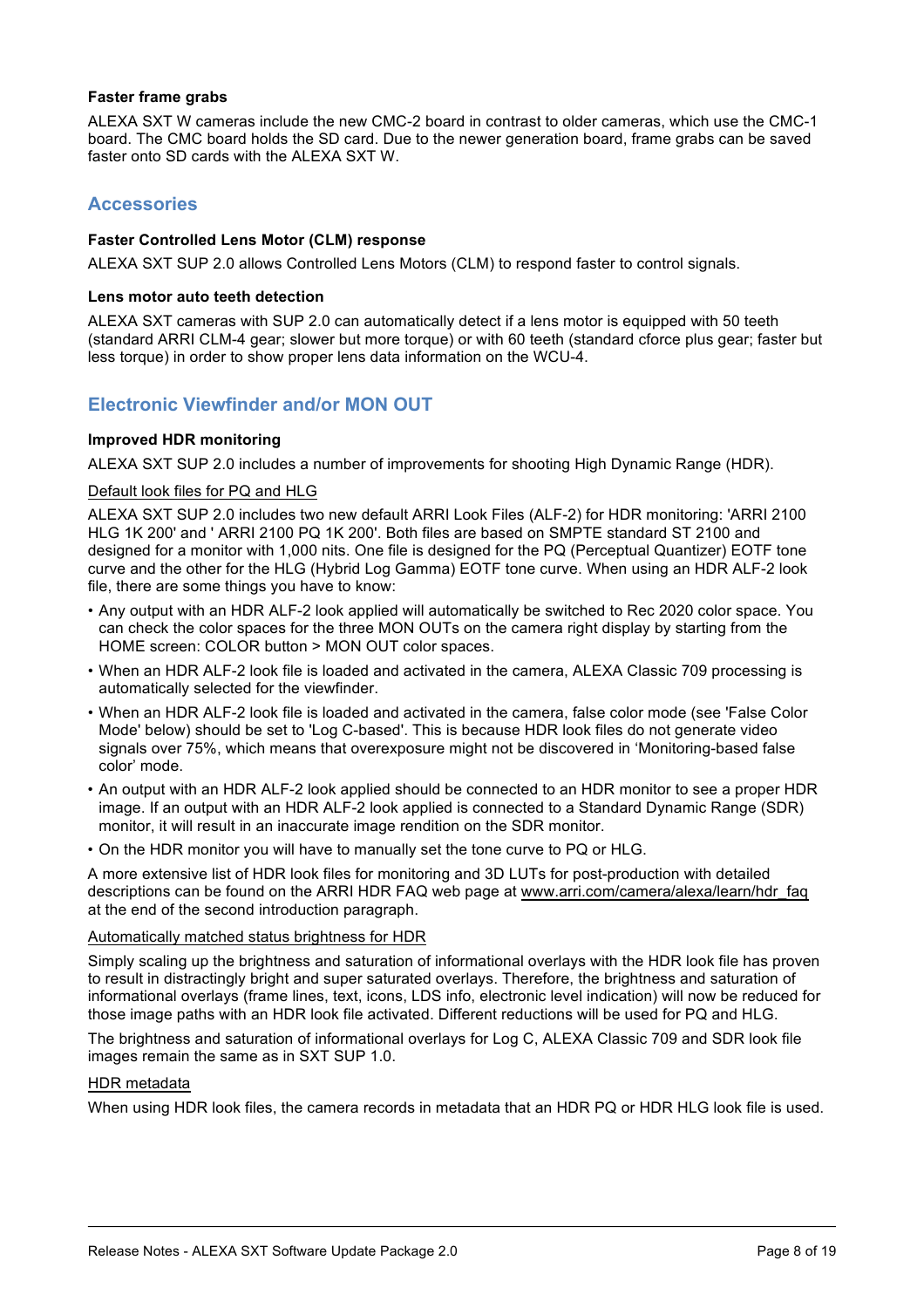#### **False Color Mode**

The result of activating false color can now be varied with a choice in the MONITORING menu to either 'Log C-based' or 'Monitoring-based'. This choice is global and will be valid for all monitor outputs.

| <b>MENU&gt;MONITORING</b>              |  |  |  |  |
|----------------------------------------|--|--|--|--|
| MON OUT 3                              |  |  |  |  |
| <b>Frame lines</b>                     |  |  |  |  |
| Electronic horizon sensitivity         |  |  |  |  |
| <b>RET IN</b>                          |  |  |  |  |
| False color index<br>Mon.-based        |  |  |  |  |
| Log C-based<br><b>False color mode</b> |  |  |  |  |

#### Log C-based

When choosing 'Log C-based false color', false color is always calculated based on the Log C image. When false color is activated (with the EXP button on the viewfinder, for example), the respective monitoring output is switched to Log C, false color levels are calculated based on the Log C signal and false color is turned on. When de-activating false color, the image path is switched back to its previous setting and false color is turned off.

This setting makes most sense for projects that record Log C images (on the camera right display from the HOME screen: COLOR button > REC processing > LOG C), which is the majority of projects shot with ALEXA cameras. While your monitoring image paths can be set to show Rec 709 or a look to provide a preview for all, you will want to know the exposure levels of the signal you are actually recording (Log C) when checking false color.

'Log C-based false color' mode should also be chosen when activating an HDR ALF-2 file.

#### Monitoring-based

When choosing 'monitoring-based false color' and false color is activated (with the EXP button on the viewfinder, for example), false color is calculated based on the video signal of the respective monitoring output. In other words, whatever is seen on the image path is the basis for calculating false color. This is the same behavior as in ALEXA SXT software SUP 1.0.

- If you have a monitor output or the viewfinder configured to show Log C, false color levels will be calculated based on the Log C signal.
- If you have a monitor output or the viewfinder configured to show a look file, false color levels will be calculated based on the image with the look applied.

'Monitoring-based false color' makes most sense when baking a look file into the recorded image (on the camera right display from the HOME screen: COLOR button > REC processing > Look file). It allows you to monitor the exposure levels of the signal you are recording. Looking at 'Log C-based' false color makes no sense in this case, as you are not recording the Log C signal and will therefore not have the Log C image available in post.

Caution: When an HDR ALF-2 look file is loaded and activated in the camera, false color mode should be set to 'Log C-based'. This is because HDR look files do not generate video signals over 75%, which means that overexposure might not be discovered in 'Monitoring-based false color' mode.

Caution: When using look files with extreme color grading, it is possible for 'Monitoring-based' false color to show an inaccurate result.

#### **General**

No changes.

#### **Imaging**

No changes.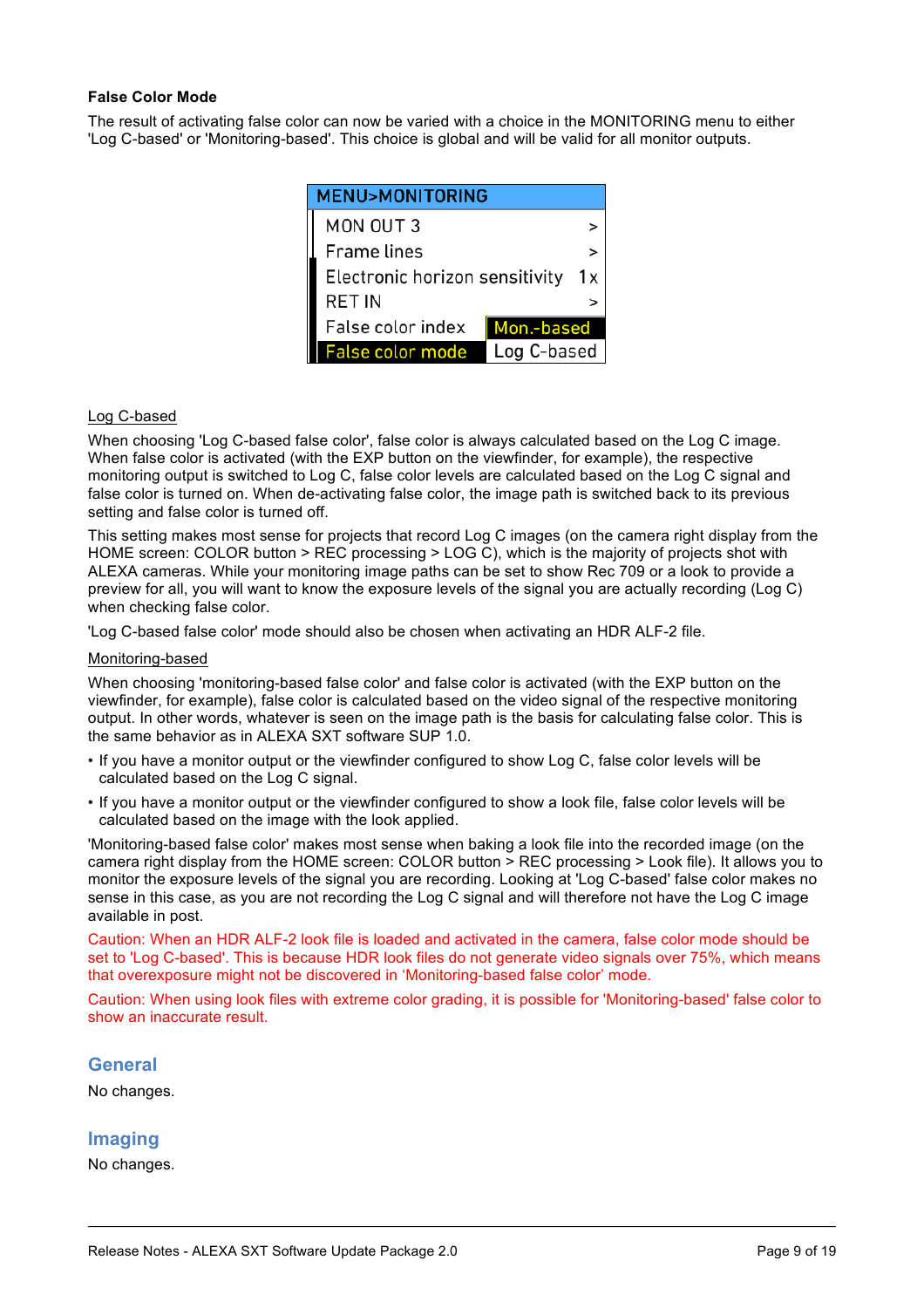# **Image Processing**

No changes.

**Inputs** No changes.

**Recording**

No changes.

**Lenses**

No changes.

**Media Access**

No changes.

**Metadata/Time Code**

No changes.

# **Optical Viewfinder**

No changes.

**Outputs** No changes.

# **Recording Media**

# **Support for SxS PRO+ 128 and 256 GB cards**

Supported media for all ALEXA SXT cameras with SXT SUP 2.0 include now:

- SXR Capture Drives 1 TB (CDX-37019)
- SXR Capture Drives 2 TB (CDX-37021)
- XR Capture Drives 512 GB (CDX-3730)
- SxS PRO cards 64 GB (SBP-64A)
- SxS PRO+ cards 64 GB (SBP-64B, SBP-64C, SBP-64D)
- SxS PRO+ cards 128 GB (SBP-128B, SBP-128C, SBP-128D, SBP-128E)
- SxS PRO+ cards 256 GB (SBP-256D, SBP-256E)
- LEXAR Professional 3600x CFast 2.0 cards 256 GB (LC256Cxxxx3600, LC256Cxxxx3600 G2)

# **Remote Control/3D**

# **Live camera information (warnings & errors) on WCU-4**

Camera errors and warnings are shown on the WCU-4.

# **Separate control of MON OUT 1, 2 and 3**

Users can select the settings (e.g. SDI peaking On/Off, SDI exposure tool On/Off and others) of multiple SDI monitor outputs in the WCU-4 submenu CAM>MONOUT>Mon CNG, depending on the number of outputs available.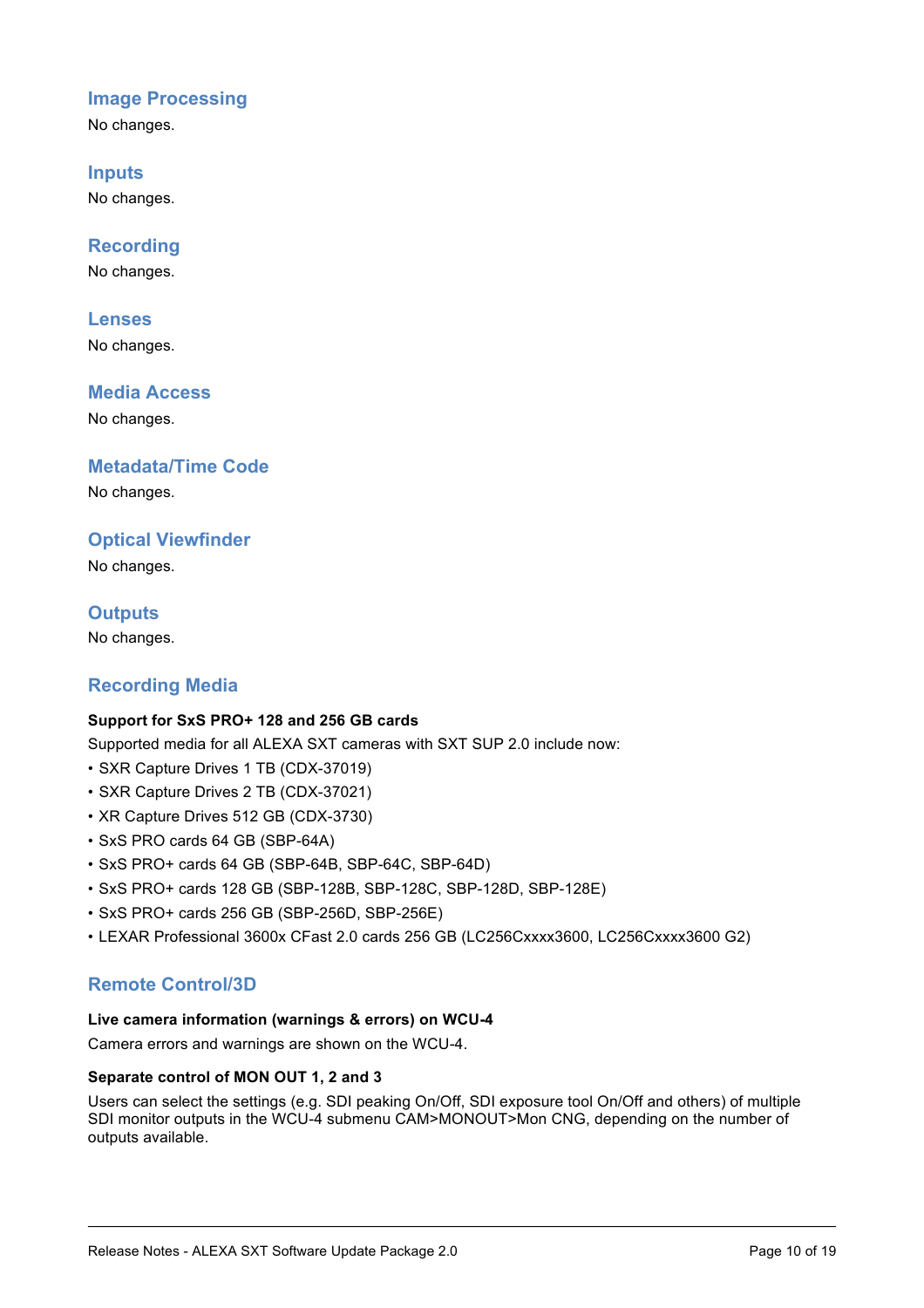# **User Interface**

No changes.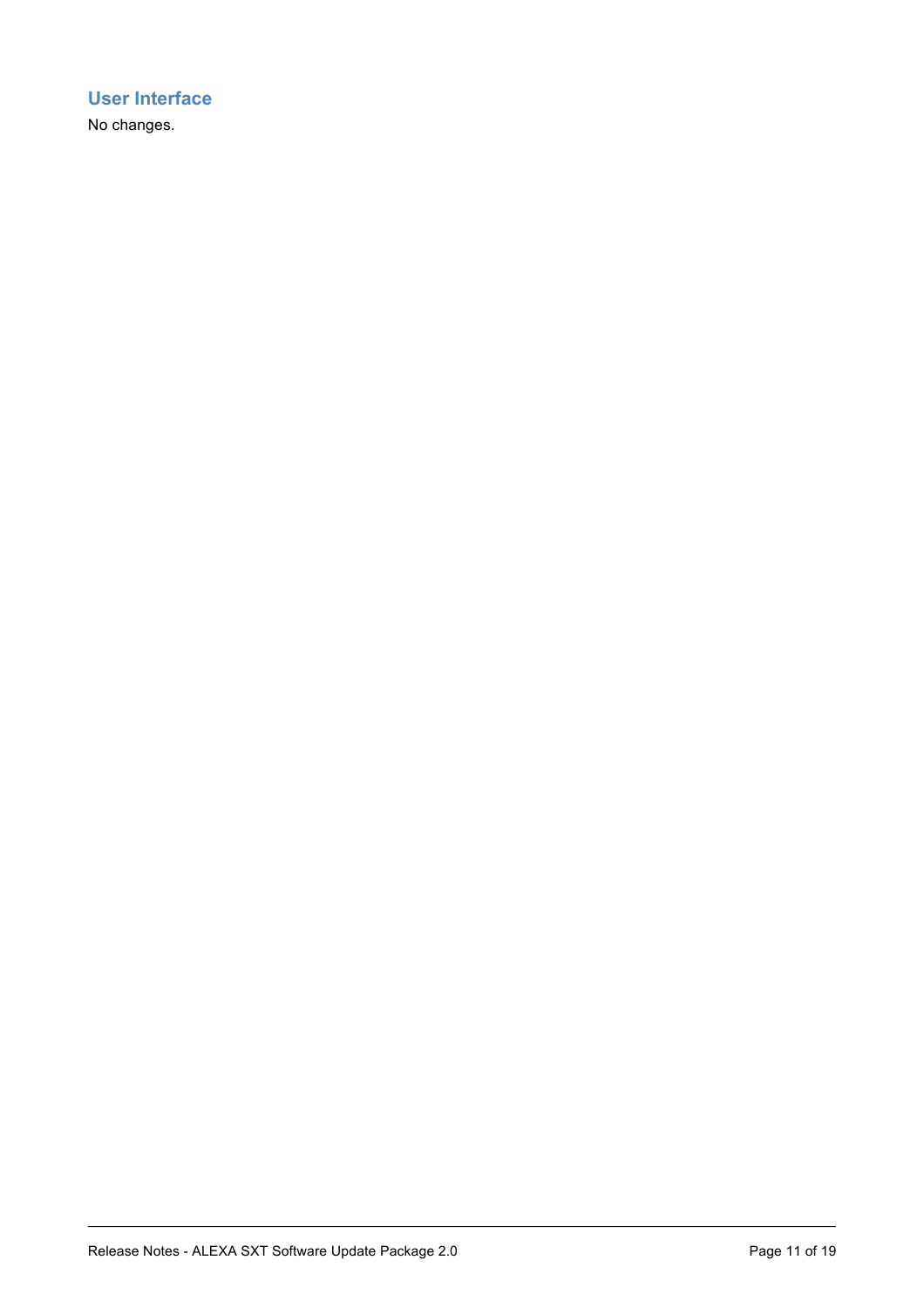# **C. Known Issues**

# **ALEXA Studio**

#### **• Mirror HW error**

The ALEXA SXT Studio can show a 'Mirror HW error. Please contact service' sometimes. Don't, worry, just reboot or move the mirror from [G]ate to [V]iew or vice versa.

#### **Accessories**

#### **• LBUS lens motors are not compatible with ALEXA**

Due to technical issues, ALEXA cameras do not support the new motors with the LBUS interface currently (cforce type lens motors).

# **Frame grabs**

#### **• Lazy grab icon on EVF and MON OUT**

When you trigger a frame grab, the MON out and EVF status bars will not show a grab icon for the first few seconds. If in doubt, please check the home screen on the camera menu, which immediately shows when the camera takes a frame grab.

#### **• No warning if frame grab failed**

If a frame grab is triggered with one of the User buttons (assignable to button 1-3) while no SD card is inserted, the camera will not show a warning.

#### **• Frame grabs to a full SD card**

When the SD card is full and another frame grab is attempted, the camera will store it as a corrupted frame grab file on the SD card.

# **LDS/LDA**

#### **• Alura LDS information drops out during fast adjustments.**

If the Iris, Zoom or Focus ring on an LDS Alura Zoom is turned very quickly, the corresponding LDS information is lost and the camera will show 'Turn Lens rings!' A slow or normal ring turn recalibrates the lens and brings back the LDS information. Thresholds are (rotation of lens ring end to end) FOCUS: 1.0sec, ZOOM: 0.4sec and IRIS: 0.2sec.

# **Look Management**

#### **• Loading a look file with more than 32 characters**

When an ALF-2 look file is sent via Ethernet to the camera and the look file name is longer than 32 characters, the camera will load the look file but cannot display the look file's name. It will instead append the current look file's name with an asterisk. This is not a problem when loading the look file from an SD card.

#### **• Look files list behavior changed**

When scrolling through the list of look files, the highlighted look is not immediately applied to the live image. Also, when a corrupt ALF-2 file is enabled, the camera will show a warning and apply the last selected look instead.

# **Metadata**

#### **• LDA produces 'random' Lens\_SN in metadata field.**

When the LDA (Lens Data Archive) is used to identify a lens, the camera records a random lens serial number in the metadata. This does not represent the actual serial number of the lens.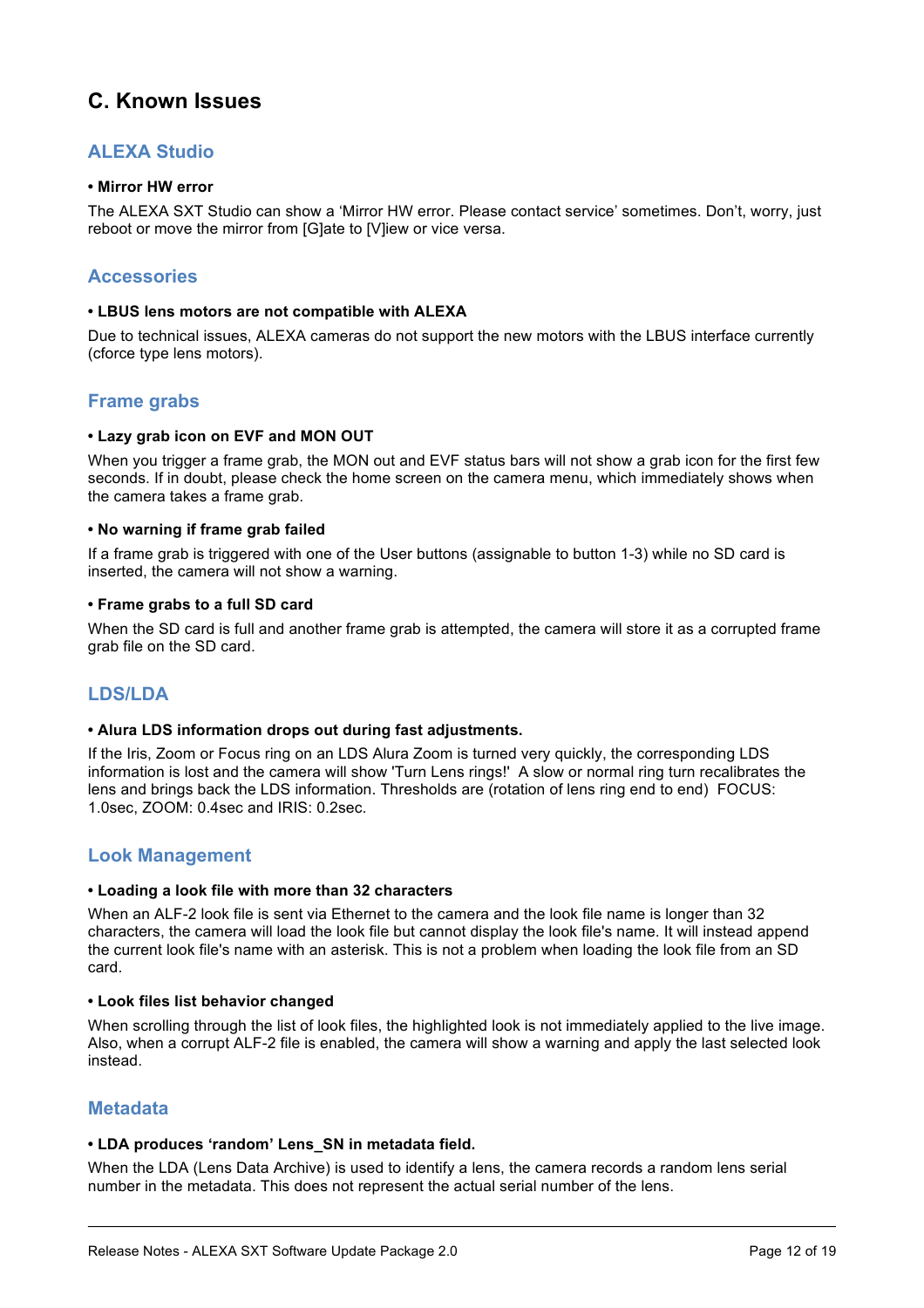# **Metadata/clip-reel name**

#### **• Switching sensor modes resets reel counter to A001**

When switching sensor modes, the camera will perform a factory reset. During a factory reset the reel name gets reset to A001.

# **Miscellaneous**

#### **• Interrupted sensor mode switch**

When power is interrupted during a sensor mode switch a 'reset sensor mode' might be needed. That means to set the camera back to 16:9 sensor mode.

#### **• Frame grabs for UDPM must be in Open Gate**

User defined Pixel Mask works as expected with recorded .ari files in all sensor modes. However, ARRIRAW frame grabs work only in Open Gate sensor mode for User Defined Pixel Mask.

# **Monitoring**

#### **• EVF ZOOM little effects of peaking**

Peaking with EVF ZOOM enabled is not as effective as without ZOOM.

#### **• EVF-1 image tearing when Status Info = OFF**

When Status Info is turned off in the EVF-1, on some occasions there can be a tearing-type image artifact in the bottom of the frame. This does not occur when Status Info is on or surround view is off.

#### **• Wireless video transmission image artifact**

On rare occasions will the red and blue colors be reversed for the wireless video.

#### **• Wireless video artifacts when peaking is on**

On rare occasions an image artifact can occur when using wireless video with peaking on.

#### **• RETURN IN image is covered by Status Info**

When Status Info = ON, the RETURN IN signal is partially covered by the status info. Turn status info off to see the full RETURN IN image.

# **Playback**

#### **• Loading clip for Playback fails**

Loading a clip from the cliplist for playback may fail even without error message. In this case exit the playback screen, wait for the monitor outputs to show live image and overlays and try again. If that does not work, reboot the camera.

#### **• ARRIRAW border artifacts on playback**

When SHOW FRAME LINES = OFF in ARRIRAW playback, some image artefacts are visible at the image borders. This is only a playback artifact that is not in the recorded image.

# **Recording**

#### **• Camera takes long to start recording with SxS PRO+ Cards.**

Compared with an original SxS PRO card (SBP-64A), it takes an ALEXA one to two 2 seconds longer to start/stop recording with later cards.

#### **• Recording duration for ProRes clips is limited**

The maximum file size of ProRes clips is limited. With large drives like the CDX-37021 and e.g. ProRes 4444XQ in HD 1920x1080 at a speed of 23.976 you will have a total capacity of 4 hours 46 minutes but the maximum recording time per clip is limited to 1 hour 12 minutes. This will be shown in STATUS bottom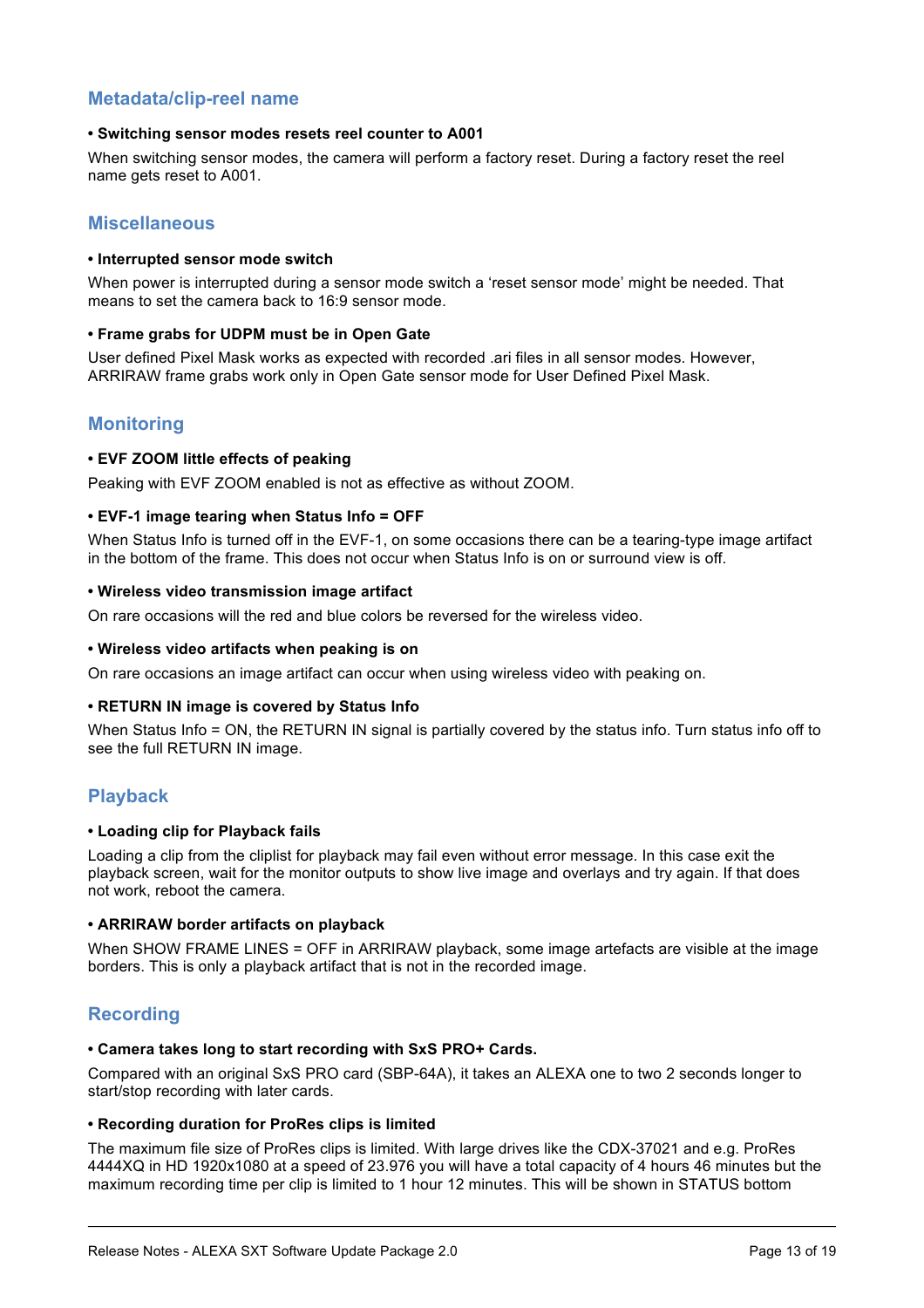right by two 'Remaining time' indications: left is total capacity, right is maximum (real-) time for clip. On HOME in standby will display total capacity, in record maximum (real-) time for clip with a 'C' in front of it. After recording is stopped again total capacity is displayed.

The camera will stop recording when the limit is reached.

Please note that WCU-4 and Web Remote behave differently: they only show the remaining time of the total capacity of the medium and do not show the remaining time for clip.

# **Recording Media**

#### **• Erroneous message - 'erasing not possible in this mode'**

When trying to erase a recording medium that is not supported by the camera, the camera shows an erroneous message 'Erasing not possible in this mode'. It should say: 'Media not supported'.

#### **• Reboot needed after interrupted media access**

If the camera is being interrupted while accessing a recording medium (XR Capture Drive, SXR Capture Drive, SxS PRO card, SxS PRO+ cards or Cfast 2.0 card), as can be the case when power fails or the medium is removed while recording or erasing, the camera has to be rebooted.

#### **• XT camera cannot fully format SXT drives**

If an XR Capture Drive that has been formatted for ProRes on an ALEXA SXT is then placed into an ALEXA XT, the ALEXA XT will only be able to see one of the two internal drives, and will therefore also only be able to format one of the two drives. Data may be left over on the other internal drive from the use in the ALEXA SXT. In order to avoid this, make sure to erase XR Capture Drives by formatting them in the ALEXA SXT or with a Mac at the end of your production.

#### **• Warning is not cleared**

Warning 'W:Media: Temperature high, be careful when handling drive' is not cleared when drive is ejected.

#### **• Damaged clip after power interrupt**

It is possible for a Quicktime clip to be damaged after a power interrupt during recording. In this case, it may be possible for ARRI Service to repair the clip.

#### **• LEXAR CFast 2.0 Card does not mount**

On rare occasions a LEXAR CFast 2.0 card will not mount properly. In this case, reboot the camera.

# **SUP Update**

#### **• Problem during power loss while updating**

If power is lost while performing a Software Update Package update, it is possible that the camera cannot reboot anymore or be updated anymore. In this case it has to be sent to ARRI Service.

#### **• Camera does not seem to react to UPDATE buttons**

Sometimes, when pressing the two 'UPDATE' buttons to start an update, the camera will not show any reaction for up to 30 seconds. Don't worry, it has started the update process by copying the files to its internal memory, but is just a little slow in communicating this.

#### **• ACOM DOWN after upgrade**

Sometimes, when rebooting the camera for the first time after an SUP Update, the camera will show an error 'ACOM DOWN'. This can be dealt with by powering the camera down and up again.

# **Sync**

#### **• MON OUT not in sync when offspeed**

When the sensor frame rate is not the same as the MON OUT frame rate, the MON OUT SDI signals of two cameras are not in sync.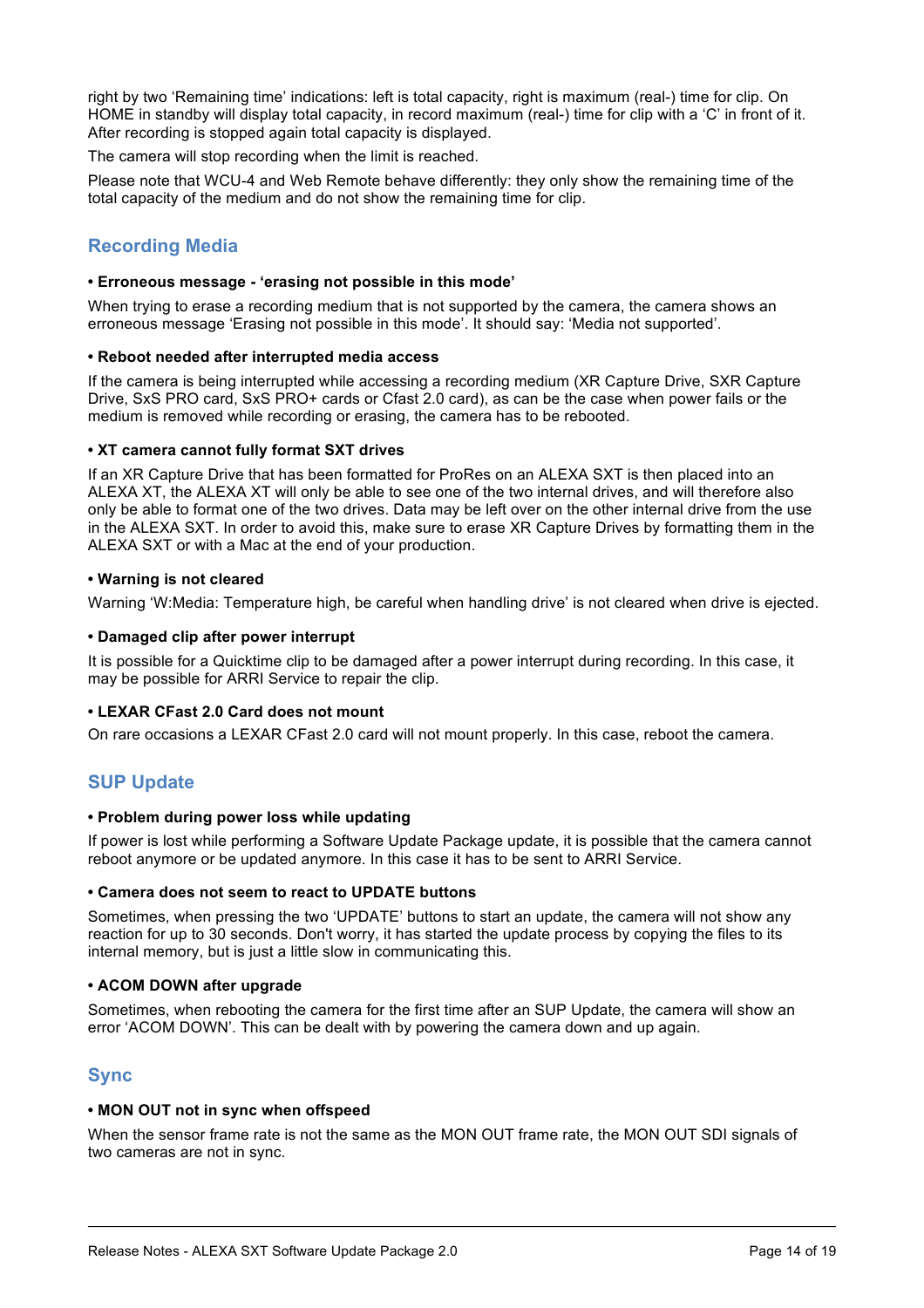#### **• HD-SDI output sync offset**

The synced SDI outputs of two cameras in a sensor sync setup may jitter in the range between 0 and 0,1 us (microseconds). Also the offset between the synced SDI outputs may change after settings (e.g. sensor fps) were changed or the camera(s) were rebooted.

#### **• Sensor sync - error if master is started first**

In a setup with sensor sync, but without settings sync, recording needs to be started first on the slave camera, and then on the master camera. When shooting ARRIRAW, recording on the master camera should be started as quickly as possible after the slave camera. If too much time passes (>2s) after recording has been started on the slave camera, the slave camera will go into an error state as soon as recording is started on the master camera.

#### **• selected values will be set without confirmation**

When using two cameras in Master/Slave configuration (Sensor and Settings Sync) and scrolling through values (i.e. fps or shutter), it is possible for these values to be set even without a confirmation.

#### **• HD-SDI may be out of sync below 7 fps**

When using Sensor Sync and Settings Sync at frame rates below 7 fps, the HD-SDI outputs may not be in sync.

#### **• HD-SDI may be out of sync at 29.97 psf and 30 psf**

When using Sensor Sync and Settings Sync and the MON OUT is set to 29.97 psf or 30 psf, the HD-SDI outputs may not be in sync.

#### **• Frame lines do not sync on setting sync**

Contrary to what the manual says, frame lines will not be synched automatically from master to slave camera.

# **Timecode**

#### **• Time Code INT Free Run reset to 00:00:00.**

With asynchronous recording, i.e. 'Project frame rate' NOT EQUAL to 'Sensor fps' and time code set to INT FREE RUN, the time code will be reset to 00:00:00 after a reboot.

#### **• TC Break in ARRIRAW**

It is possible that a Timecode break can occur when recording ARRIRAW. This does not affect the images.

# **Usability**

#### **• Some ARRIRAW frame grabs cannot be opened in ARRIRAW Converter**

ARRIRAW frame grabs in 6:5 ProRes 2K Anamorphic, 4K Anamorphic and Open Gate ProRes 4K Cine currently cannot be processed by the ARRIRAW SDK which is used by the ARRIRAW Converter and other software tools.

#### **• only 4 user definable frame rates**

The number of user definable frame rates via FPS > ADD is limited to 4.

#### **• User Button terminates**

On rare occasions, after switching sensor modes or when rebooting the camera, a message may appear that says 'UserButtons has terminated'. Power the camera off and on again.

#### **• iPhone can lose WiFi connection**

In some circumstances, it is possible for the webremote on an iPhone to lose connection about every 30 seconds to a minute for about 20 seconds.

#### **• Recording stop may take long**

In some instances, recording stop may take longer than expected.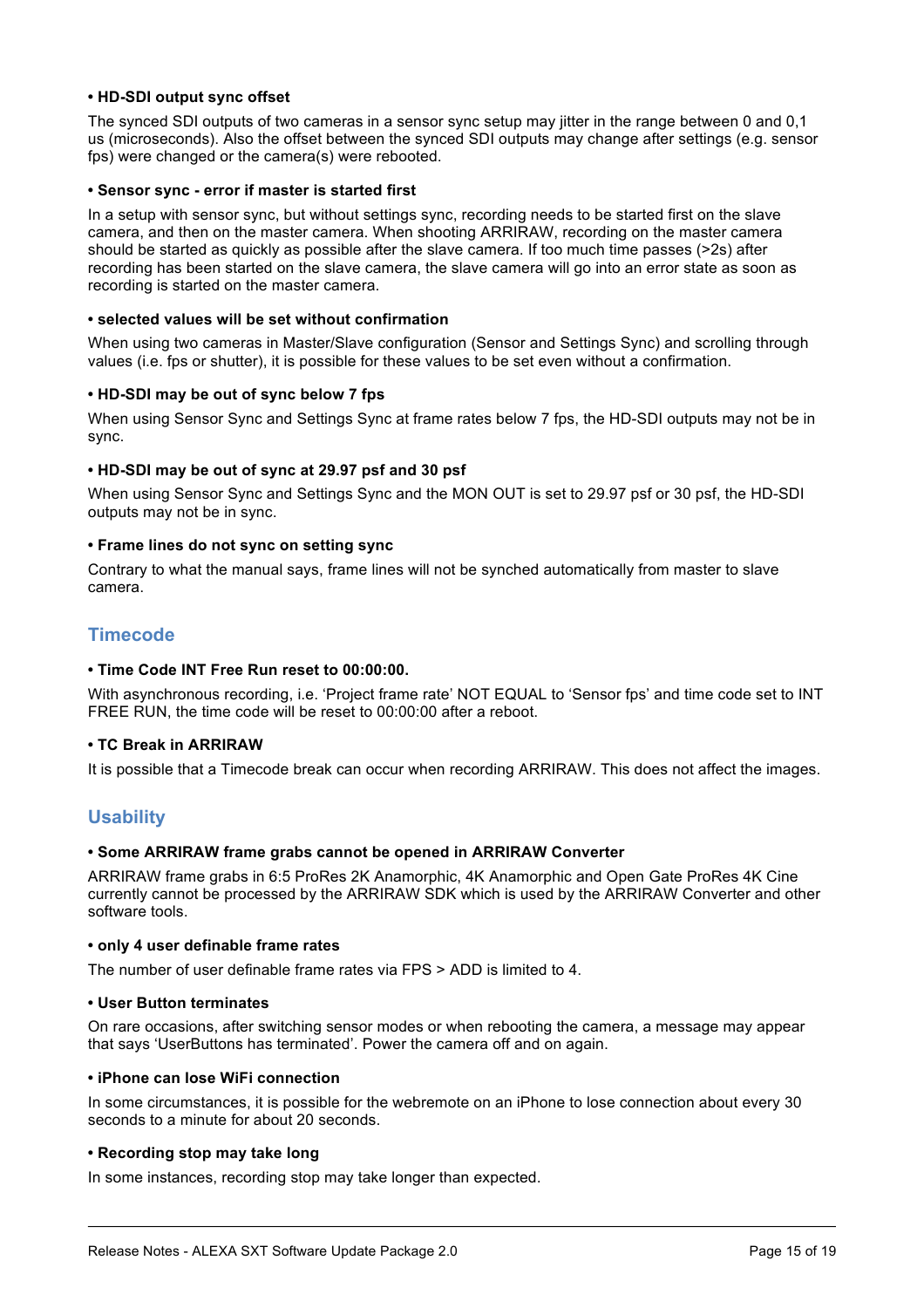#### **• Recording start may take long**

In some instances, recording start may take longer than expected.

# **User Setup**

#### **• Additional configuration files**

User setups do not contain look files, LDA files or custom frame lines. If the look file and/or LDA file is present on SD card it will be loaded and used. Frame lines however need to be loaded manually after loading the user setup.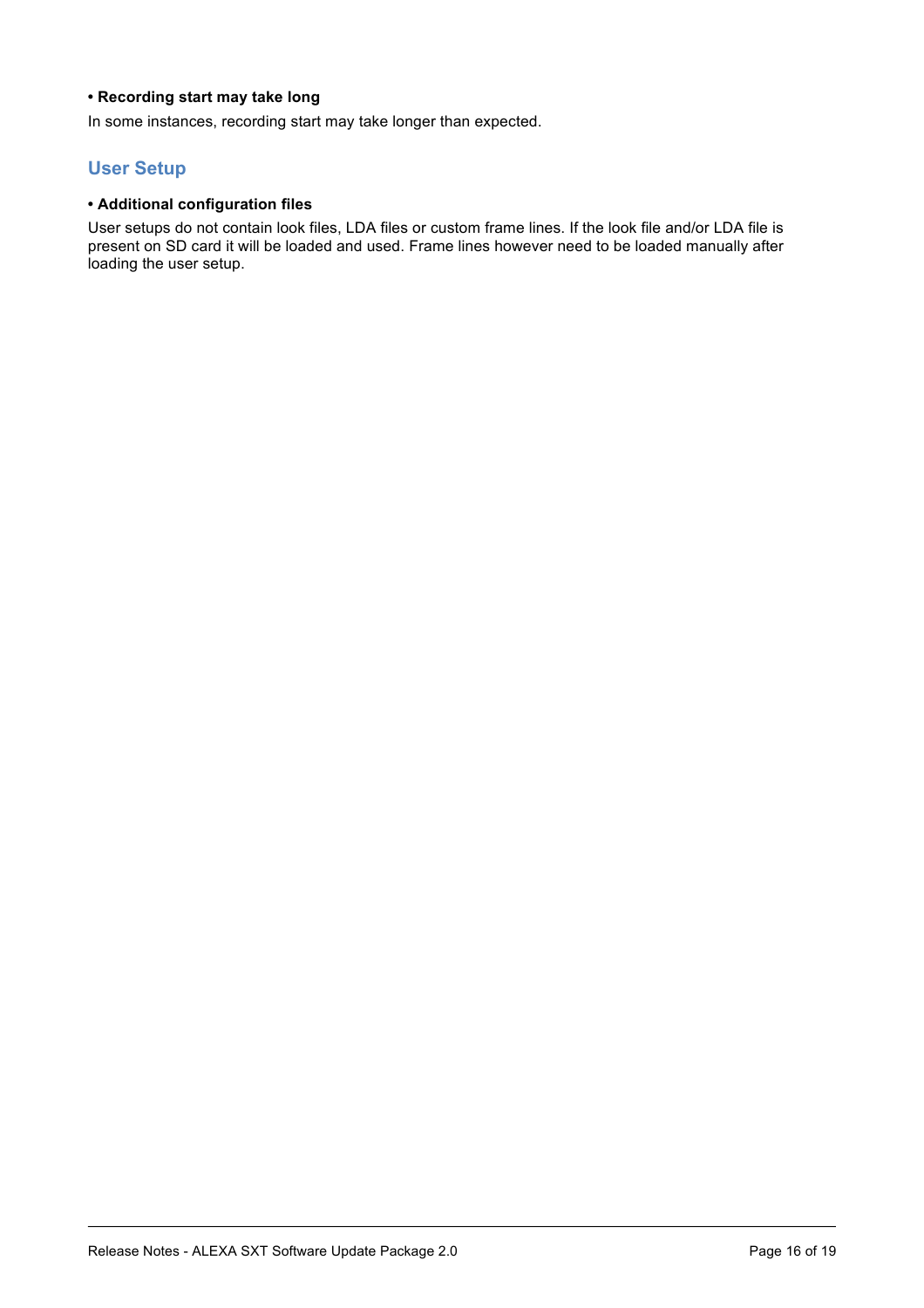# **D. Updating Instructions**

# **Download and Registration Process**

You have to register your ALEXA camera by serial number to access the Software Update Package (SUP) in the ALEXA DOWNLOADS Section on the ARRI website. A SUP can be installed on the camera either by using an SD card directly on the camera (described in detail below) or from a computer via the ALEXA Ethernet Cable (K2.72021.0).

Please note that ALEXA SXT cameras, ALEXA Classic cameras and ALEXA XT/XR cameras require different SUP installation packages.

- Installation packages for ALEXA SXT models are named 'SUP\_AlexaSXT\_[*version-number*]'.
- Installation packages for ALEXA Classic models are named 'SUP\_Alexa\_[*version-number*]'.
- Installation packages for ALEXA XT/XR model are named 'SUP\_AlexaX\_[*version-number*]'.

# **How to get a Software Update Package**

- If you have not registered yet, go to the ALEXA DOWNLOADS page at http://www.arri.com/alexa/downloads and scroll to the 'ALEXA Software Update Package x.x' section (where 'x.x' is the version number of the desired Software Update Package). Click 'Please -> register to get an account.' The ALEXA customer registration page will be opened.
- Fill in the relevant data and make sure to put in the serial number(s) of your camera(s) in the format of K1.0006178-xxxx, K1.0006383-xxxx, K1.0006987-xxxx, etc. Don't forget to agree to the registration terms at the end of the page.
- When you hit the 'create account' button the system will send you an acknowledgement email with a link for the activation of your account. After following the link a welcome mail is sent to you containing the login credentials. Please login at http://www.arri.com/login/login.html and navigate to the download section again.
- Upon access of the software package download you will be asked to agree to the terms and conditions of this download. If you agree to these terms the download link is released.

# **Camera Update Procedure via SD Card**

Using the SD card for updating is the easiest method. It updates the ALEXA camera as well as the Electronic Viewfinder (EVF-1) as long as the viewfinder is connected to the camera.

#### **Precaution**

Make sure the power supply of the camera is stable. The best way to achieve this is by using a mains power supply attached to the battery socket. We do not recommend updating a camera that is powered from a battery.

#### **Preparing the SD Card**

- Have a FAT16 or FAT32 formatted SD-Card ready.
- Cards larger than 4 GB are not supported. If you have a larger SD card, you need to create one partition with max. 4GB so it will be compatible with ALEXA.
- Go to MENU > SYSTEM > SD CARD and choose
	- 'Prepare SD card' to create the ALEXA folder structure on the SD card, and keep the existing data.
	- 'Format + prepare SD card' to DELETE ALL DATA on the SD card before creating the ALEXA folders.
- Copy the update package

SUP\_AlexaSXT\_x.x\_zzzzz.pkg (for ALEXA SXT) or SUP\_AlexaX\_x.x\_zzzzz.pkg (for ALEXA XT/XR) or SUP\_Alexa\_x.x\_zzzzz.pkg (for ALEXA Classic) into the 'Firmware' folder on the SD card.

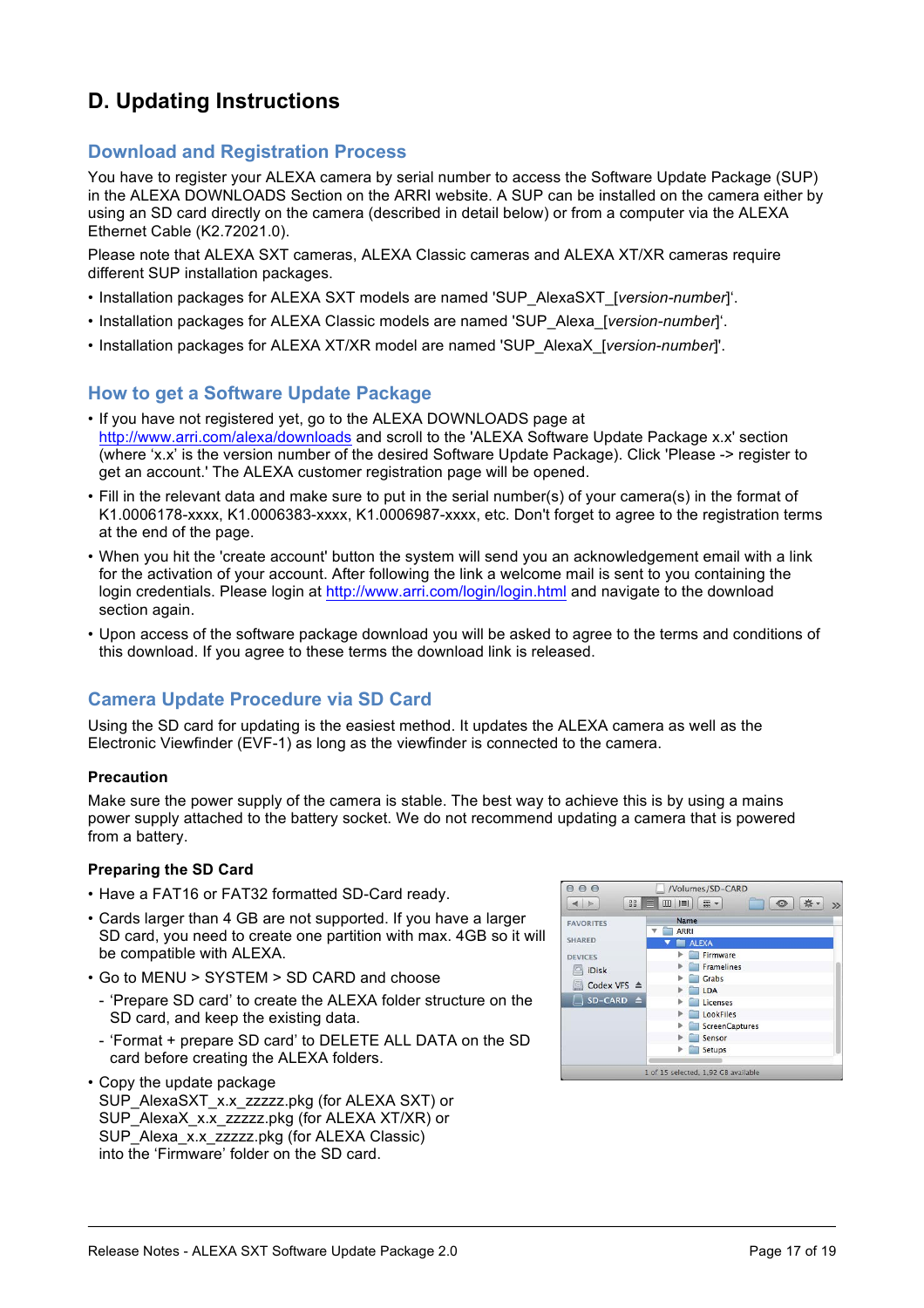#### **Performing the Update**

- Turn the camera on.
- Perform a factory reset in MENU > USER SETUPS > FACTORY RESET.
- Insert the SD card into the SD card slot of the camera. The slot is located below the display on the bottom of the camera, covered by a slider. The direction how the SD card has to be inserted is shown on the camera housing.
- A card icon will show up in the notification area of the camera display. If not, the card is not recognized by the camera.
- Go to MENU > SYSTEM > FIRMWARE.
- The FIRMWARE screen shows you which package is currently installed (Current version: xxx).
- Press the jog wheel to select an update file. The list shows all SUP files that are available on the SD card.
- Choose the desired package and press the two lower outer screen buttons simultaneously to start the update.
- Caution: Do not remove the SD card while the package is being copied to the camera!
- When the 'copying files' message disappears the SD card can be safely removed.
- The update process may take 15 to 20 minutes, depending on the actual software package. Wait until the update process has finished. This is indicated by a green screen informing you that the update process is completed.
- If the update process fails, which will be indicated by a red screen, please restart the camera and repeat the update procedure.
- After the update, turn the camera off by holding down the power button for a few seconds.
- Turn the camera back on. The software is now updated and you can use the camera.

# **Camera Update Procedure using a Web Browser on your Computer**

#### **How to connect ALEXA to a computer**

- Turn the camera on.
- Connect the Ethernet port of the computer to the camera with the ALEXA Ethernet/RJ-45 Cable KC 153-S (3.00m/9.8ft, order number K2.72021.0).
- Configure the computer's network interface to which the camera is connected with the following settings: IP address: 169.254.1.2 (static IP) Subnet mask: 255.255.0.0
- Open a web browser
- If you are using a Macintosh or a computer with Apple's Bonjour protocol installed enter the following URL into the address bar: http://alexaXXXX.local/update.cgi, where XXXX is the four-digit serial number of your camera (e.g. for ALEXA 7123: http://alexa7123.local/update.cgi).
- If you are using a computer without Bonjour support please use the camera's IP address to connect, e.g.: http://169.254.xxx.xxx/update.cgi, where xxx.xxx is the two last groups of your camera's actual IP address. You can determine ALEXA's IP address by going to INFO > SYSTEM.
- If the network settings are configured correctly you will be presented the update page of the camera.

#### **Performing the Update**

- Download the Software Update Package to your computer.
- Perform a factory reset in MENU > USER SETUPS > FACTORY RESET.
- In the 'Camera Update' section select the Software Update Package by clicking the 'browse' button and selecting the path to the downloaded SUP on your computer.
- Click the 'Update Camera' button in the 'Camera Update' section.
- The file will be uploaded to the camera which takes about a minute. The browser will switch to the 'Update Log' page showing the update log of the three main boards. This page can be updated by refreshing the page. At the same time the update screen with the progress bars appears on the camera display.